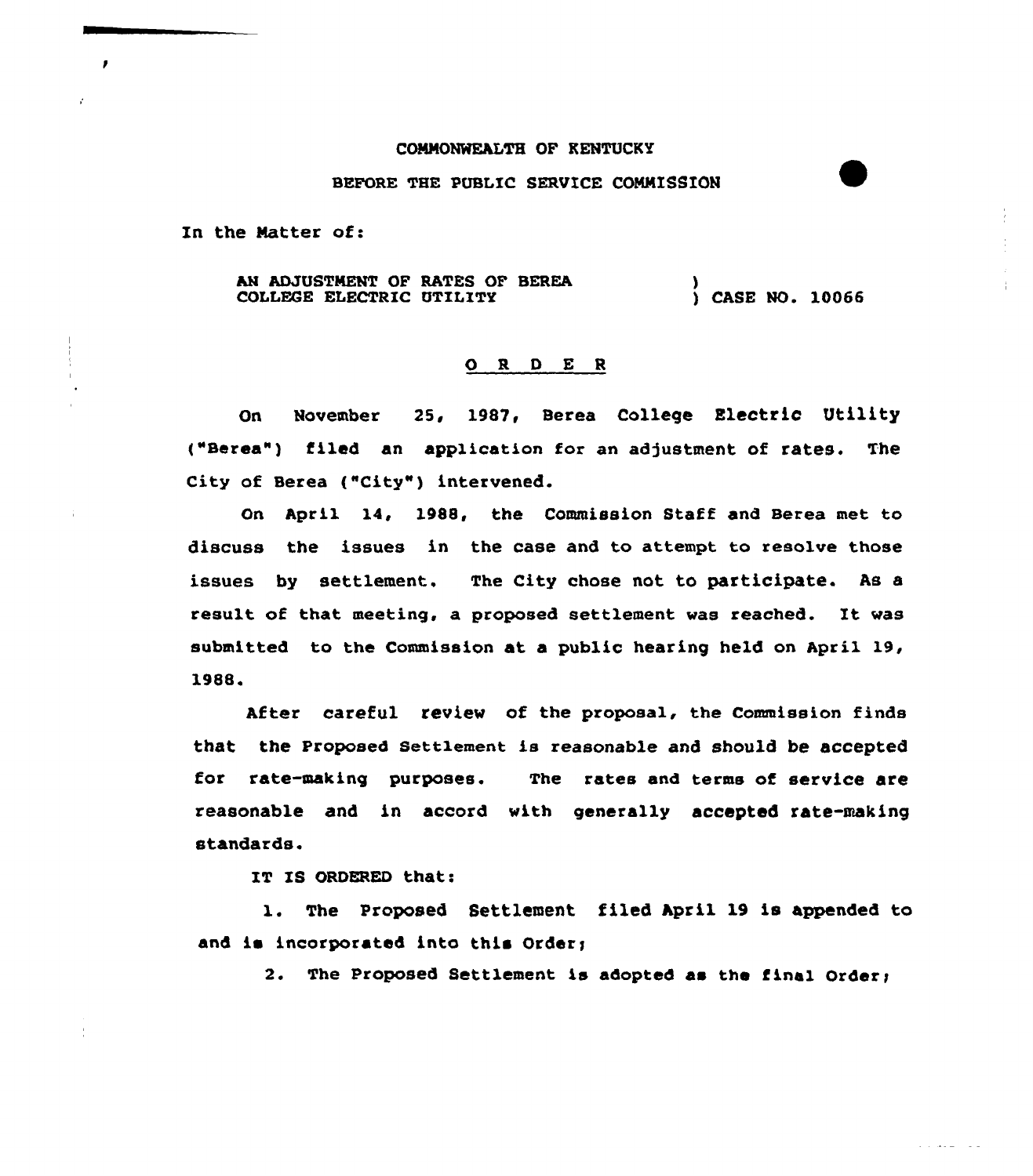3. The rates produced by the Proposed Settlement and included in Appendix A are fair, just and reasonable, and are approved for service rendered by Serea on and after Nay 1, 198S;

4. Berea shall file appropriate tariffs within 30 days from the date of this Order; and

5. Berea shall file an affidavit of compliance with the terms and conditions of the settlement within 30 days of the date of this Order.

Done at Frankfort, Kentucky, this 29th day of April, 1988.

PUBLIC SERVICE COMNISSION

Chairman D. Herrarch

Vice Chairma

Williams, oner

ATTEST:

Executive Director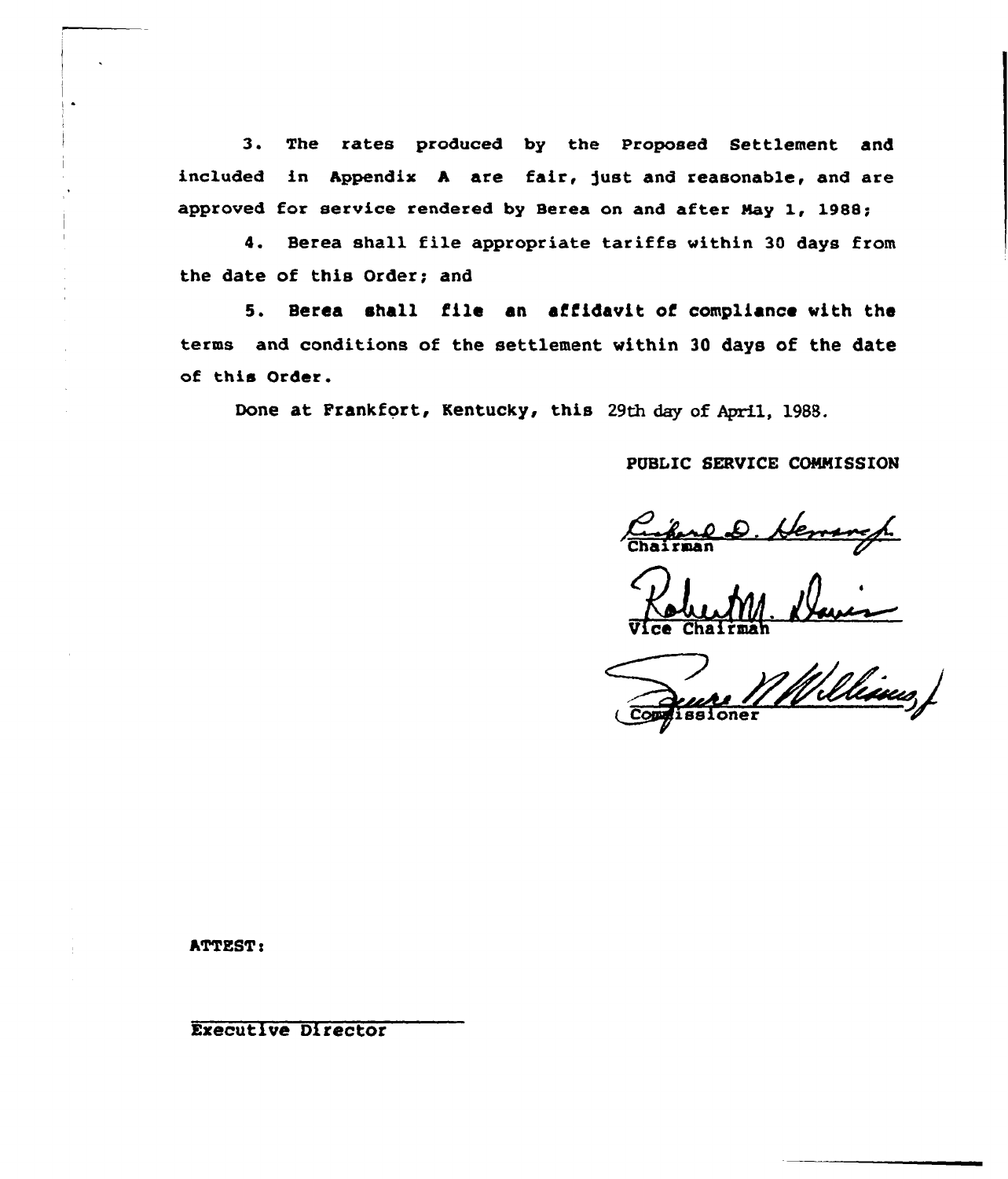# APPENDIX A

APPENDIX TO AN ORDER OF THE PUBLIC SERVICE  $COMMISSION IN CASE NO. 10066 DATED 4/29/8$ 

The following rates and charges are prescribed for the customers in the area served by Berea College Electric Utility. All other rates and charges not specifically mentioned herein shall remain the same as those in effect under authority of the Commission prior to the date of this Order.

|               |               | <b>RESIDENTIAL SERVICE - CLASS 1</b>                                 | RATE.<br>PER UNIT                      |
|---------------|---------------|----------------------------------------------------------------------|----------------------------------------|
| <b>Rates:</b> | First<br>Next | 200 KWH per month<br>300 KWH per month<br>All Over 500 KWH per month | 4.600¢/KWH<br>4.510¢/KWH<br>4.320¢/KWH |
|               |               |                                                                      |                                        |

RATE

Service Charge: \$3.50 per meter per month

|               |               | COMMERCIAL LIGHTING AND POWER SERVICE - CLASS 2                          | <b>RATE</b><br>PER UNIT                |
|---------------|---------------|--------------------------------------------------------------------------|----------------------------------------|
| Demand Rates: | per month     | For service of each KW demand                                            | \$2.00/KW                              |
| Energy Rates: | First<br>Next | 500 KWH per month<br>3,500 KWH per month<br>All Over 4,000 KWH per month | 5.120¢/KWH<br>4.810¢/KWH<br>4.400¢/KWH |

Service Charge: \$5.00 per meter per month

| INDUSTRIAL USERS AND LARGE COMMERCIAL USERS - CLASS 3                                                       | <b>RATE</b><br>PER UNIT |
|-------------------------------------------------------------------------------------------------------------|-------------------------|
| Applicable: To Berea, Kentucky, and vicinity. To all qualifying<br>users of 25,000 or more KWH's per month. |                         |
| Availability of Service: Lighting and/or power for larger                                                   |                         |

commercial users and/or factories, industries or buildings of public character and all qualifying users.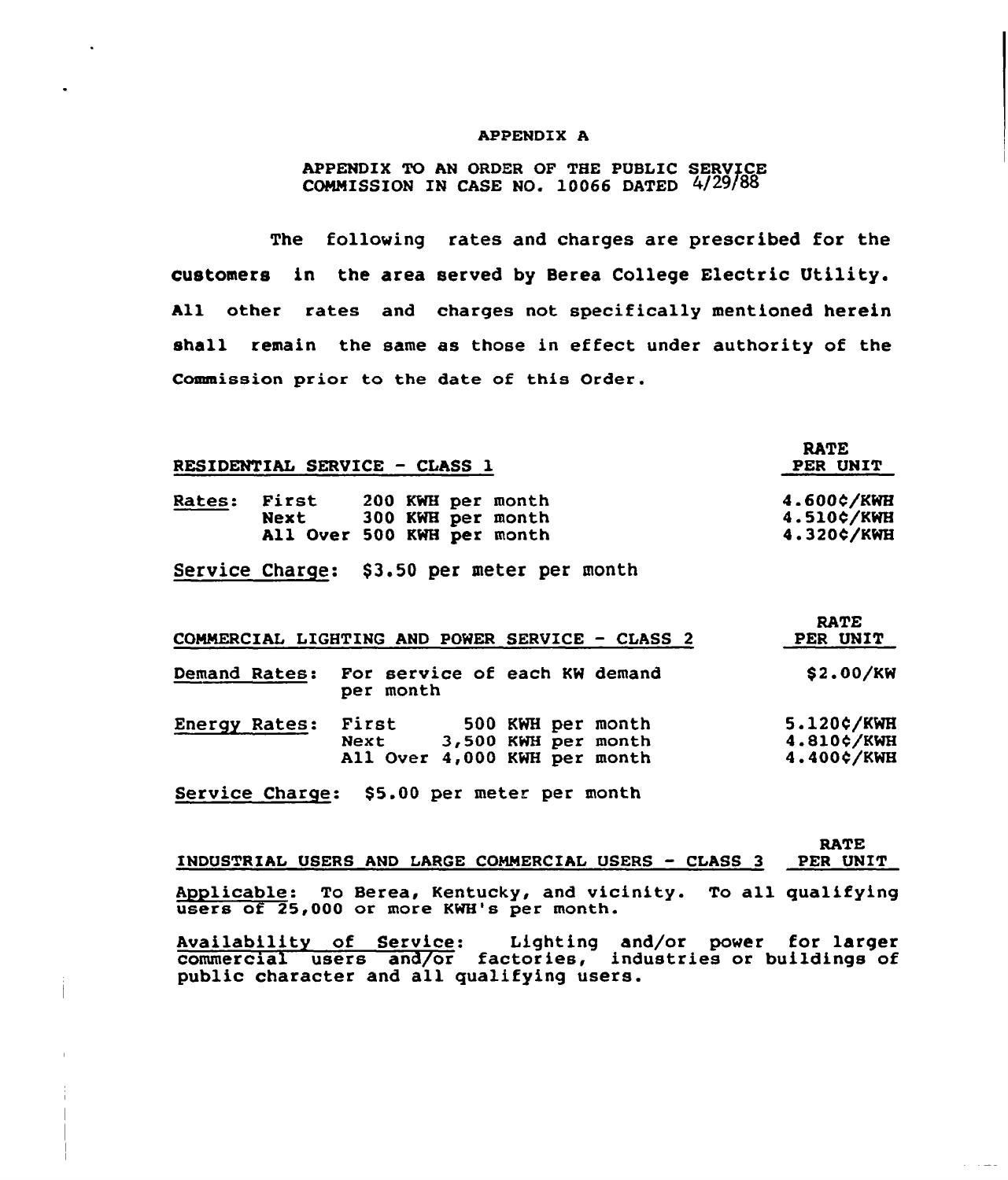Special Contract: Contracts may be made with individual users as to amounts of energy to be furnished and the manner in which energy will be measured: contracts may also be made to indivi-dual customers relative to <sup>a</sup> minimum annual bill. Copies of specific contracts made with individual customers will be filed with the Public Service Commission of Kentucky.

Demand Rates: For service for each KW of demand per month Energy Rates: All KWH Ninimum Charge: Per month \$877.50 \$5.00/KW 3.510¢/KWH

> RATE PER UNIT

RATE PER UNIT

3.340¢/KWH

RURAL RESIDENCE SERVICE —CLASS 4

Deleted

PARN RESIDENCE SERVICE —CLASS 5

Deleted

# RATE<br>PER UNIT INDUSTRIAL USERS AND LARGE COMMERCIAL USERS - CLASS 4 PRINARX NETERING CUSTONER OWNED/LEASED TRANSFORNERS (Formerly Class 6)

Applicable: To Berea, Kentucky, and vicinity. To all qualifying users of 25,000 or more KWH's per month.

Availability of Service: Lighting and/or power for large commercial users and/or factories, industries or buildings of public character and all users, provided the customer owns and public character and all users, provided the customer owns an necessary to take service at the primary voltage delivered.

Special Contract: Contracts may be made with individual users as to amounts of energy to be furnished and the manner in which energy will be measured: contracts may also be made to individual customers relative to <sup>a</sup> minimum annual bill. Copies of specific contracts made with individual customers will be filed with the Public Service Commission of Kentucky.

Demand Rates: For service for each KW of demand per month \$4.75/KW

Energy Rates: All KWH

Ninimum Charge: Per month \$835.00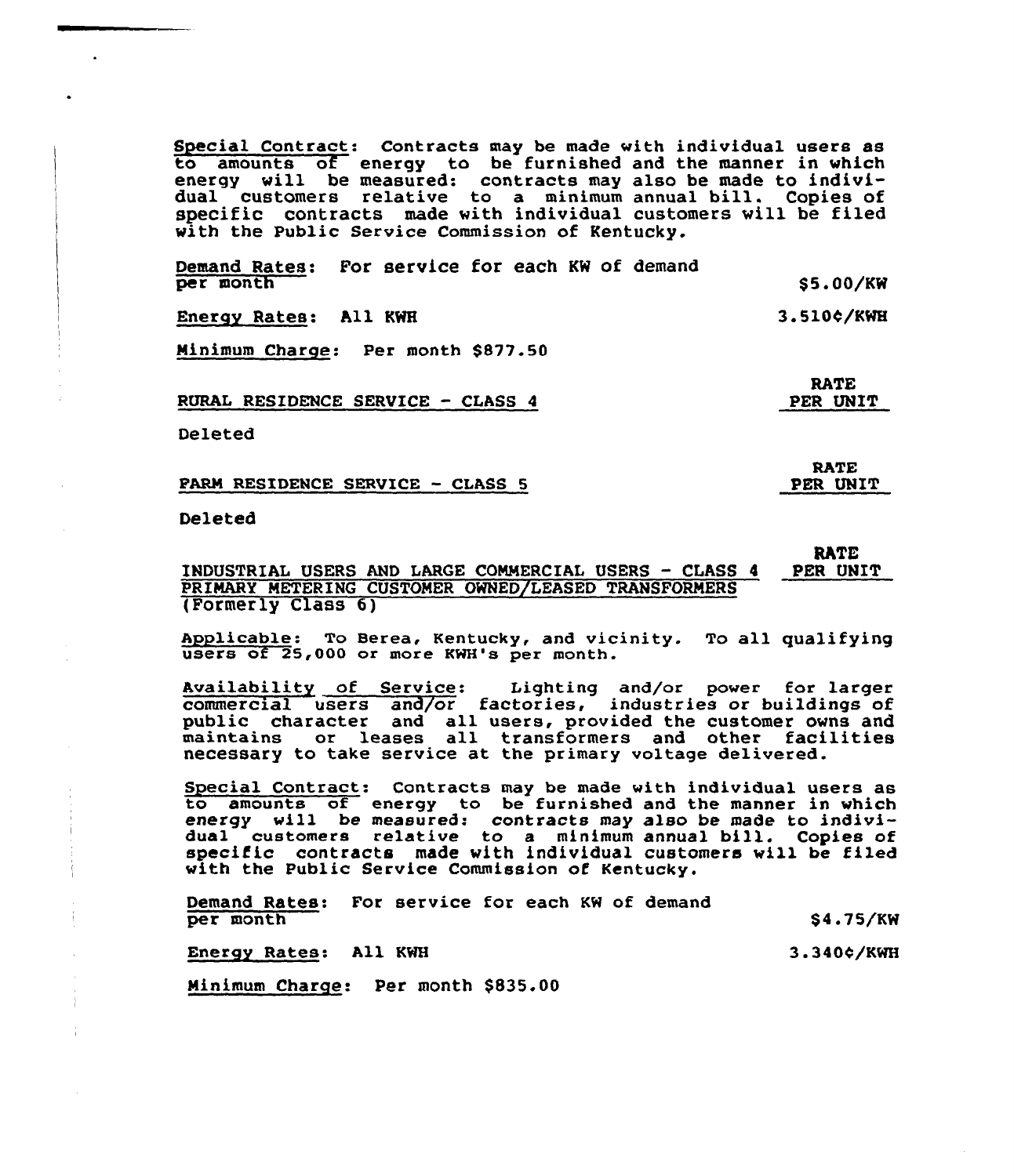RATE PER UNIT

# INDUSTRIAL AND LARGE COMMERCIAL USERS — CLASS 5 PRIMARY METERING — NON OWNED/LEASED TRANSFORMERS (Formerly Class 9)

Applicable: To Berea, Kentucky, and vicinity. To all qualifying users of 25,000 or more KWH's per month in accordance with PSC Case No. 9397 Final Order dated July 2, 1986.

Availability of Service: Lighting and/or power for large commercial users and/or factories, industries or buildings of public character and all users, provided the facility is metered on the primary side of the transformer and the customer does not own, maintain or lease the transformer and other facilities necessary to take service at the primary or transmission voltage<br>delivered. (This tariff applies to customers having a usage of 25,000 kilowatt hours or more within the billing month and to existing Housing Authority of Berea agreements.)

Special Contract: Contracts may be made with individual users as to amounts of energy to be furnished and the manner in which energy will be measured: contracts may also be made to individual customers relative to a minimum annual bill. Copies of specific contracts made with individual customers will be filed with the Public Service Commission of Kentucky.

Demand Rates: For service for each KW of demand per month \$4.90/KW

Energy Rates: All KWH

Minimum Charge: Per month \$860.00

AREA LIGHTING SERVICE —CIASS 7

Deleted

AREA LIGHTING SERVICE - CLASS <sup>6</sup> (Formerly Class 8)

Availability: This area lighting service will be available to all classes of service, residential, commercial, industrial and public streets and areas.

Rates Per Month:

Street Lighting 400 Watt N.V. (This rate applies only to public streets and areas where lights are mounted on existing poles.) pe 50

RATE

PER UNIT

3.4404'/KWH

RATE PER UNIT